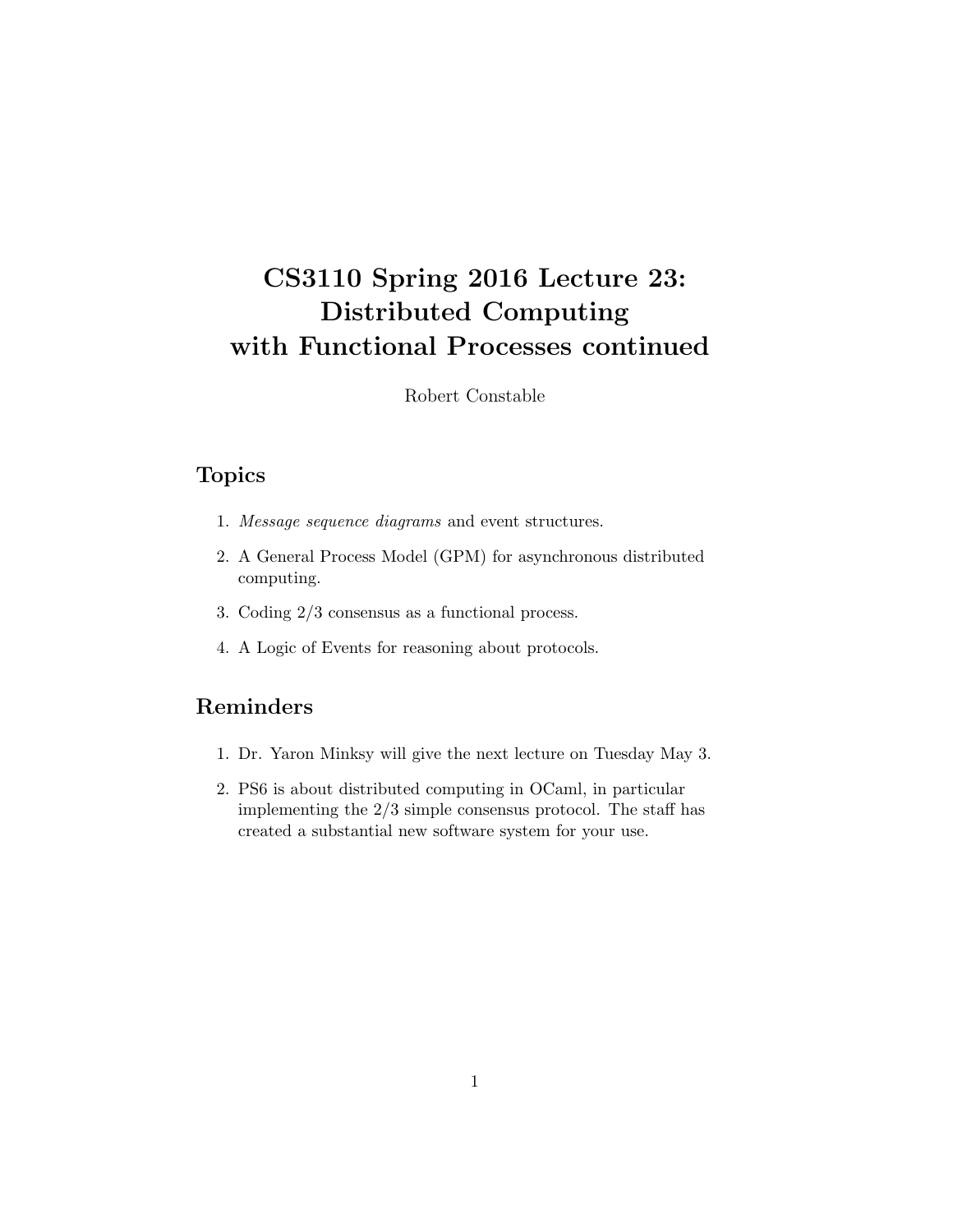1 Message sequence diagrams for consensus –  $(3f + 1 \text{ case})$ 

$$
P_1 \qquad P_2 \qquad P_3 \qquad P_4
$$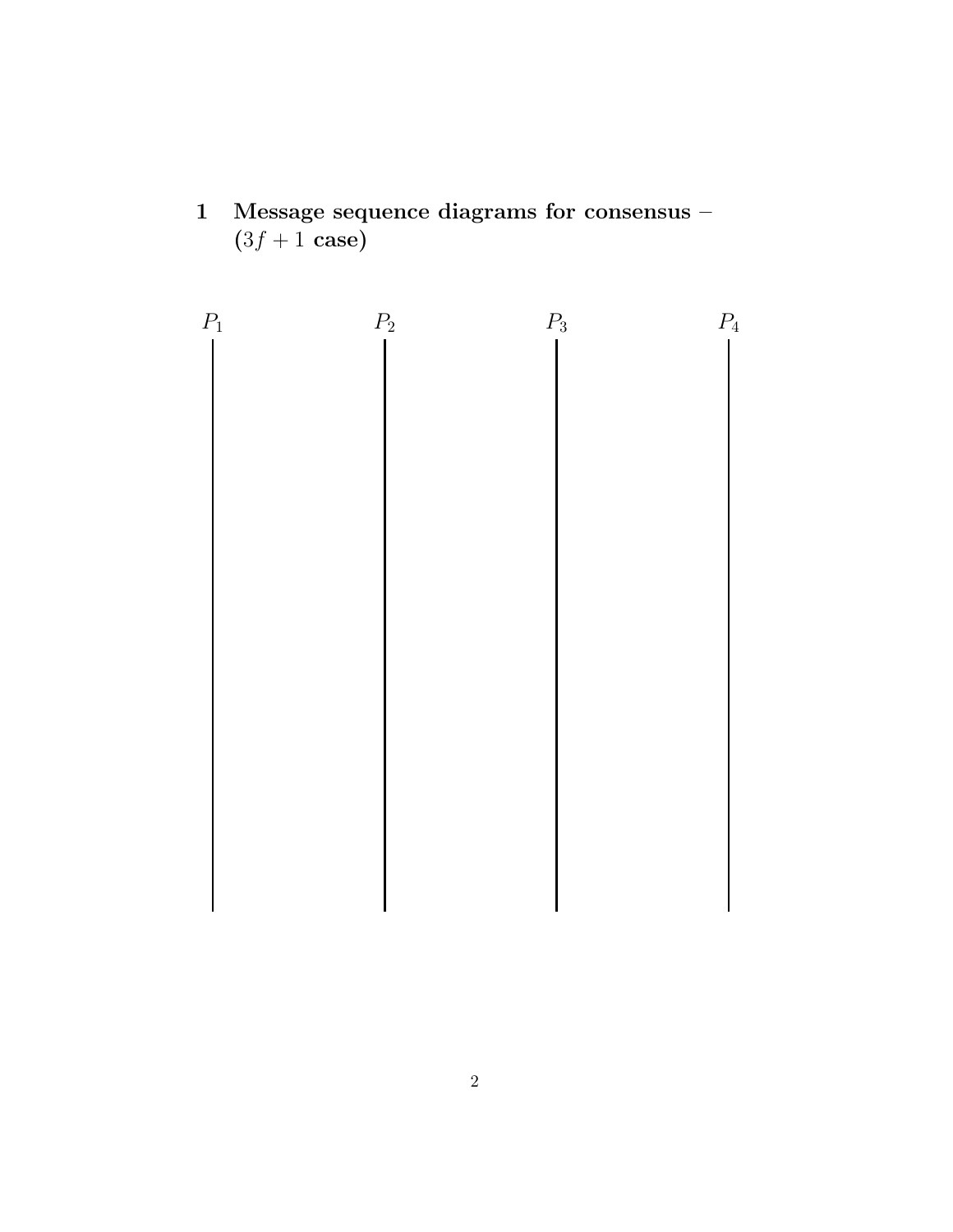## 2 General Process Model (GPM)

#### 2.1 Overview

To reason about protocols we need a precise yet realistic mathematical model, like the evaluation rules for OCaml programs. Adding rules for sending and receiving messages is more complex than the evaluation rules. We need to formalize properties of the *communication infrastructure*. At one extreme is communication over the internet and at the other, communication in a data center.

At a very high level of abstraction, the communication layer introduces a level of uncertainty. This includes a certain amount of randomness combined with a loss of information due to complexity. All of the precise formal models of communication are limited in various ways. This leads to a plethora of formal models such as Petri nets (one of the oldest), communicating sequential processes (CSP, Hoare [\[4\]](#page-9-0)), Calculus of Communicating Systems (CCS, Milner [\[9\]](#page-9-1)), IO Automata (Lynch [\[8\]](#page-9-2)), Message Automata  $([1, 3])$  $([1, 3])$  $([1, 3])$  $([1, 3])$ , and many more.

Here we use a very simple method called a General Process Model (GPM [\[2\]](#page-8-1)) tailored to treat asynchronous protocols.

We will not study this model in detail (even though it is very precisely defined). Here are the basic ideas presented informally. The goal is to be more precise about the notion of an *asynchronous system*.

A system consists of components. A component has a location, an address for sending it messages. It has a internal part which is the computation process. It also has an external part used for communication. Communication is done with messages. These can hold data and processes.

A system computes in an environment which provides communication among components. (There can be communication among systems as well, but we focus on analyzing specific systems.)

#### 2.2 Basic Concepts

The following section is taken from [\[2\]](#page-8-1).

We begin with an overview of our model of distributed computation and the concepts we use to reason about them. The next section formalizes in Computational Type Theory (CTT) all the italicized terms.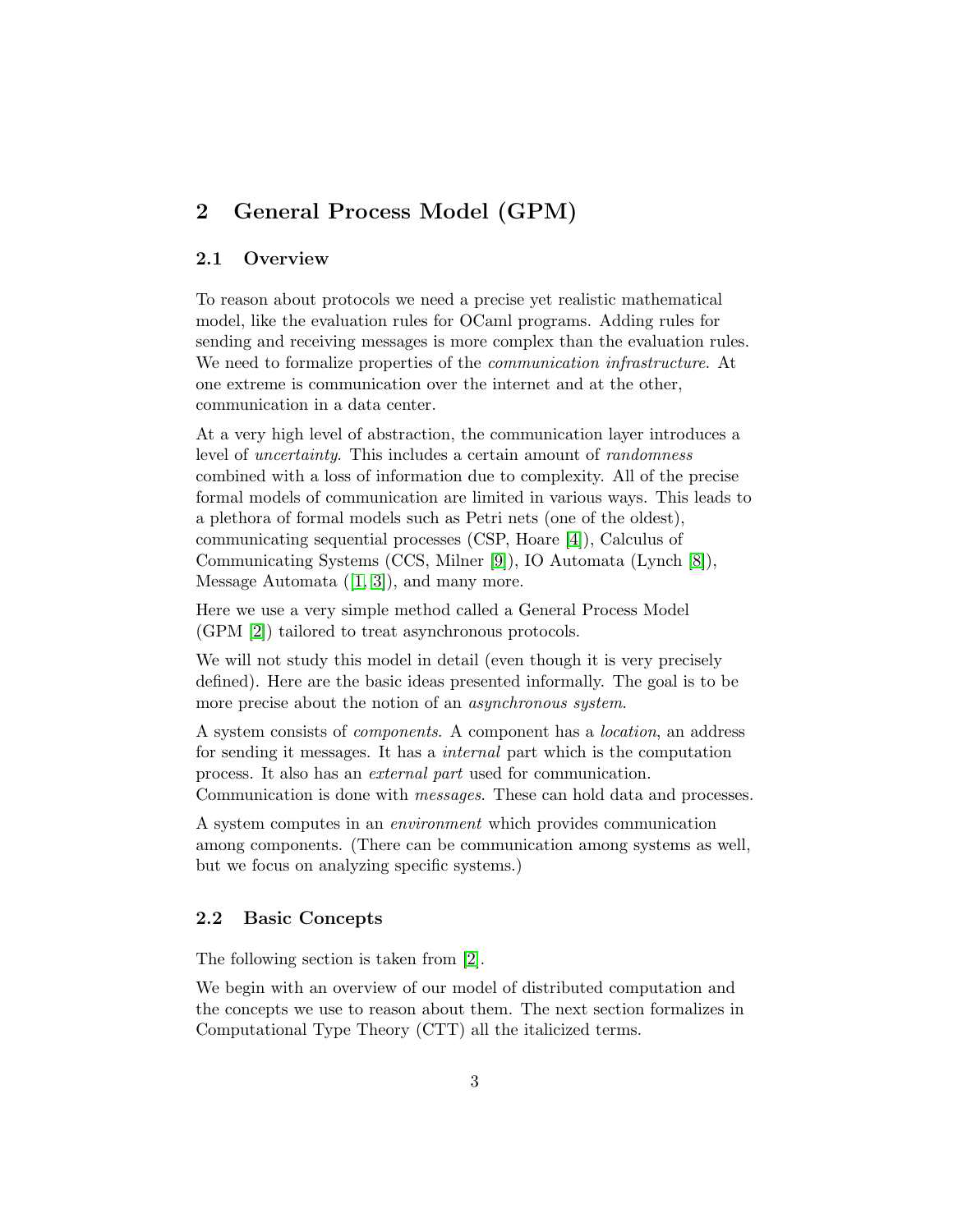A system consists of a set of components. Each component has a location, an internal part, and an external part. Locations are just abstract identifiers. There may be more than one component with the same location.

The internal part of a component is a process—its program and internal (hidden) state. The external part of a component is its interface with the rest of the system. In this paper, this interface will be a list of *messages*, containing either data or a process, each labeled with the location of its recipient. The "higher order" ability to send a message containing a process allows a system to grow by "forking" or "bootstrapping" new components. (The external part can also be used to model the shared memory accessible to components at the same location, but will not be discussed in this paper.)

A system computes in steps as follows. In each step, the environment may choose and remove a message from the external part of a component. If components exist at the location to which the message is addressed, each of them receives the message as input and computes a pair consisting of a process, which becomes the next internal part of the component, and a list of messages, which is appended to the current external part of the component. If the chosen message is addressed to a location that is not yet in the system, then a boot process creates a new component at that location. The boot process to be used is supplied as a system parameter.

An infinite sequence of steps, starting from a given system and using a given boot-process, is a run of that system. From a run of a system we derive an abstraction of its behavior by focusing on the *events* in the run. The events are the pairs,  $\langle x, n \rangle$ , of a location and a step (a "point in space-time") at which location  $x$  gets an input message at step  $n$ (i.e."information is transferred"). Every event has a location, and there is a natural causal-ordering on the set of events, the ordering first considered by Lamport [\[7\]](#page-9-4). This allows us to define an event-ordering, a structure,  $\langle E, loc, \langle \cdot, \text{info} \rangle$ , in which the causal ordering  $\langle$  is transitive relation on  $E$  that is well-founded, and locally-finite (each event has only finitely many predecessors). Also, the events at a given location are totally ordered by  $\langle$ . The information,  $info(e)$ , associated with event e is the message input to  $loc(e)$  when the event occurred.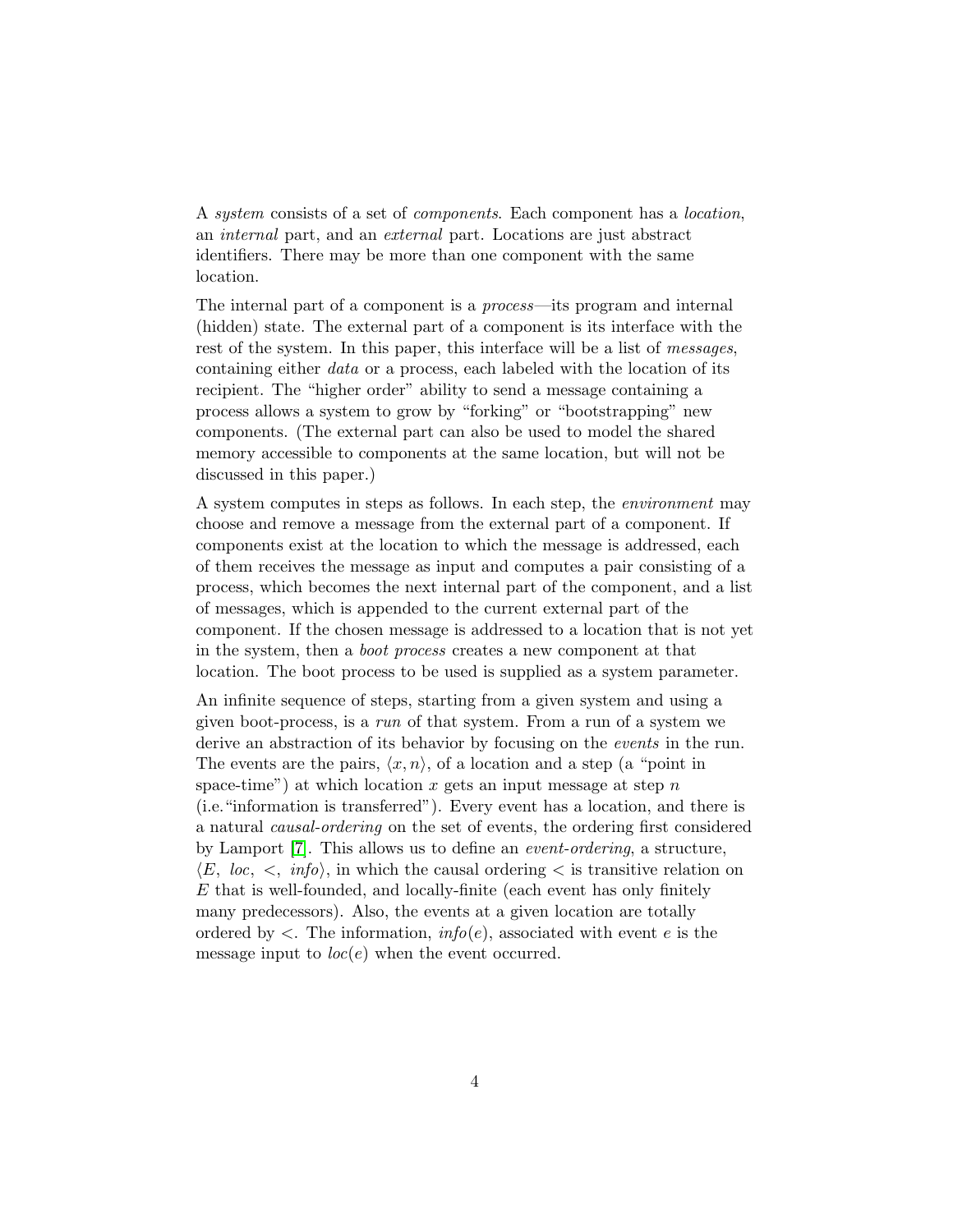#### 2.3 Leader Election in a Ring

We have found that requirements for distributed systems can be expressed as (higher-order) logical propositions about event-orderings. To illustrate this and motivate the results in the rest of the paper we present a simple example of leader election in a group of processes arranged in a ring.

Each participating component will be a member of one or more groups and each group has a name. A message  $\langle G, j \rangle$  from the environment to component i informs it that it is in group  $G$  and has neighbor j in group G. We assume that, by the time the protocol begins, each such group is a ring, that is, the graph of the relation  $i = \text{neighbor}(G, i)$  is a simple cycle. When any component in a group G receive a message  $\langle [start], G \rangle$  it starts the leader election protocol whose goal is to choose one member of group G to be the leader and inform every member of G of the leader's location (presumably as the first step in a more complex protocol). To make this easy we also assume that each component at location i has a unique identifier  $uid(i)$  that is a number—so that the uid's can be ordered.

The simple protocol is this: every component that receives a start message proposes itself by sending, to its neighbor, its uid in a message with header propose. Every component that receives a proposal with a uid, p, different from its own uid, u, proposes the maximum,  $\max(u, p)$  to its neighbor. A component i that receives its own uid in a proposal is the leader and so sends a message with its location,  $i$ , and header *leader*. Every component other than the leader that receives a leader message forwards the message to its neighbor.

We describe protocols like this by classifying the events in the protocol. The events in this protocol are the start events, the propose events and the leader events. The components can recognize events in each of these classes (in this example they all have distinctive headers) and they can associate information with each event (e.g. the group  $G$ , the proposed uid, the location of the leader). Events in some classes cause events with related information content in other classes.

In general, an event class  $X$  is function on events in an event ordering that partitions the events into two sets,  $E(X)$  and  $E - E(X)$ , and assigns a value  $X(e)$  to events  $e \in E(X)$ . In our example, let us suppose that the list xs contains the locations of all the components that are participating in the protocol and might be members of the groups. An event e that is the receipt of a start message  $\langle [start], G \rangle$  at a location  $i \in xs$  is a member of an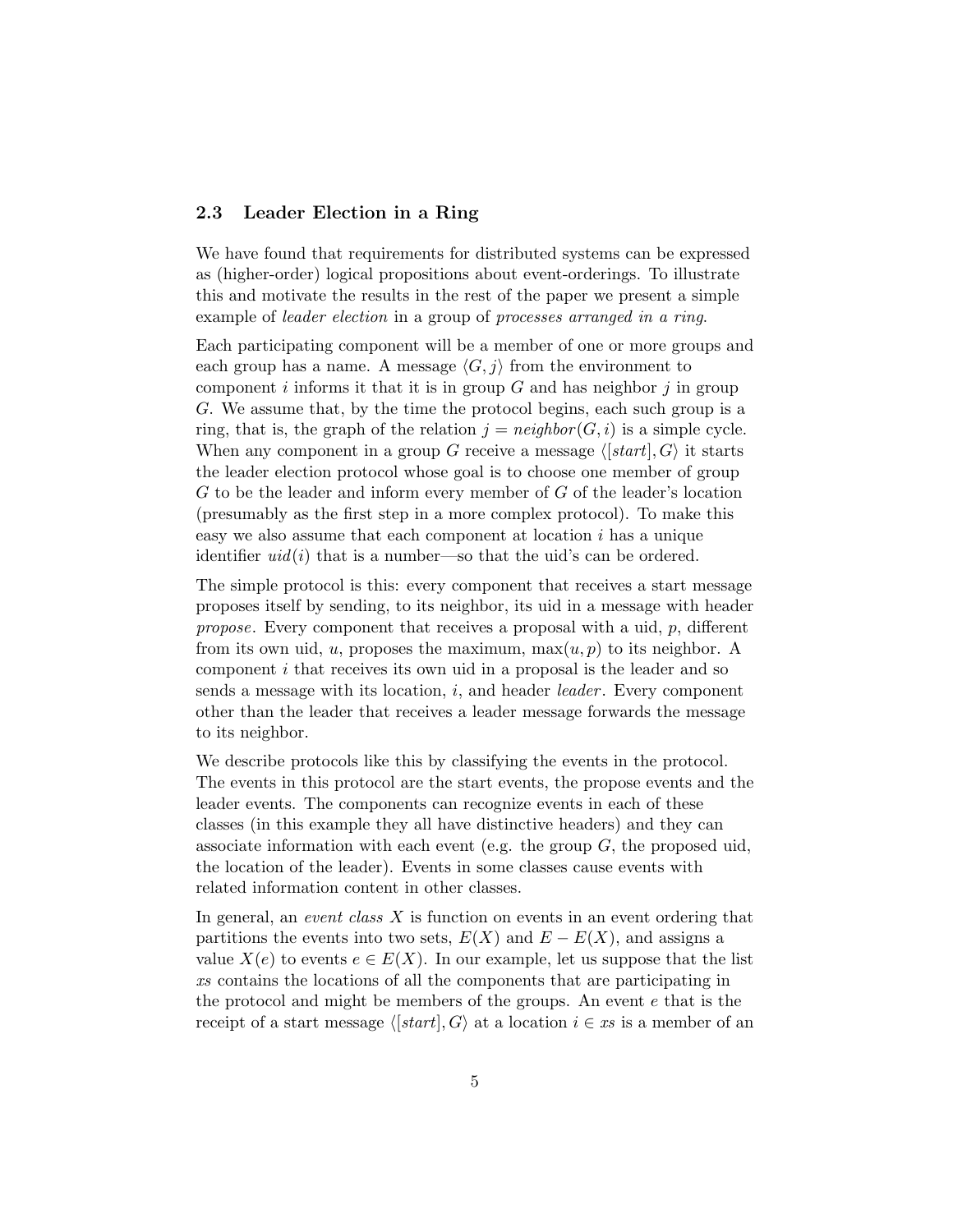event class *Start*, with value  $Start(e) = G$ . Such classes, defined by a list of locations and a particular message header, are the basic event classes. Likewise, we may define basic classes Propose and Leader with values of the form  $Propose(e) = \langle G, p \rangle$  and  $Leader(e) = \langle G, x \rangle$ . When an event in any of these basic classes occurs, the receiving component, at location  $i \in \mathit{xs}$ , will be able to associate additional pieces of information with the event, such as its  $uid(i)$ , or its location i, or neighbor  $(G, i)$  from the most recent message from the environment. For example, we define event class  $Start<sup>+</sup>$  to have the same events as class *Start* but assign values given by

$$
Start^{+}(e) = \langle G, \text{uid}(i), j \rangle
$$
  
where  $i = loc(e), j = \text{neighbor}(G, i)$ 

Similarly, we define  $Propose^+$ , and  $Leader^+$  by

$$
Propose^{+}(e) = \langle G, p, i, uid(i), j \rangle
$$
  
Leader<sup>+</sup>(e) =  $\langle G, x, i, j \rangle$ 

To describe the leader election protocol in terms of these event classes, we declare that every event e with  $Start^+(e) = \langle G, \text{uid}, j \rangle$  causes an event e' with location j and value  $Propose(e') = \langle G, \text{uid} \rangle$ . Every event e with Propose<sup>+</sup>(e) =  $\langle G, p, i, uid, j \rangle$  for which  $p \neq uid$  causes an event e' with location j and value  $Propose(e') = \langle G, \max(p, \text{uid})\rangle$ . Every event e with Propose<sup>+</sup>(e) =  $\langle G, p, i, u \cdot d, j \rangle$  for which  $p = u \cdot id$  causes an event e' with location j and value  $Leader(e') = \langle G, i \rangle$ . Every event e with  $Leader^+(e)$  $\langle G, x, i, j \rangle$  for which  $x \neq i$  causes an event e' with location j and value Leader(e') =  $\langle G, x \rangle$ .

Clearly, these constraints (and the assumption that group  $G$  forms a ring) imply that after a *Start* event, the member max  $\in G$  with the maximum  $uid_{\text{max}}$  must eventually propose  $uid_{\text{max}}$  and this will be proposed by all members of the group, until component max receives its own  $uid_{\text{max}}$ . It will then cause a Leader-event with value  $\langle G, \max \rangle$  at its neighbor and this will be forwarded around the ring, so every member of the group is informed of the location max. The formal proof of these statements is easily constructed using standard logical methods. (If we want to be sure that all Leader -events for G have the same value, then we also need constraints that say that Propose and Leader events are caused only by the above rules.)

Programmable classes Each event class in this example is programmable. A class X is programmable if at each location  $l$  there is a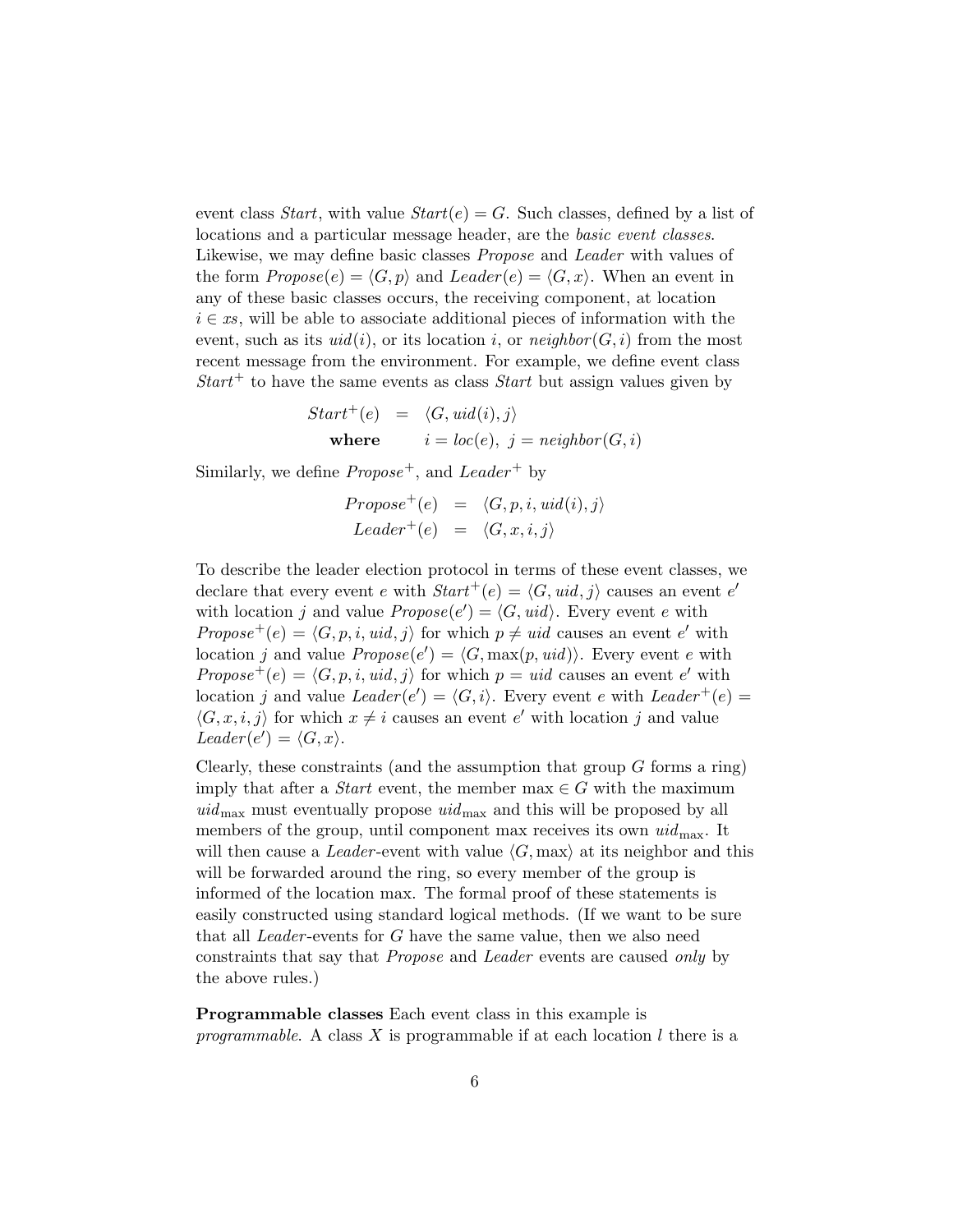process that can recognize  $X$ -events at  $l$  and compute their values using only information received at l.

We describe distributed computation by defining programmable event classes and specifying their interactions in term of propagation rules and propagation constraints.

**Propagation rules and constraints** If  $A$  and  $B$  are event classes, the propagation rule  $A \stackrel{f}{\Rightarrow} B@g$  is a proposition about event orderings saying that for every A-event with value v, there is a B-event, with value  $f(v)$ , causally after it, at each location  $x \in g(v)$ . We require that distinct A-events cause distinct B-events. Formally,

$$
\forall x \colon Loc. \exists p \colon \{e \colon E(A)|x \in g(A(e))\} \rightarrow \{e' \colon E(B)|loc(e') = x\}.
$$
  

$$
injection(p) \land \forall e \colon E(A). e < p(e) \land B(p(e)) = f(A(e))
$$

where injection $(p)$  asserts that that the function p is one-to-one.

The propagation constraint  $A \stackrel{f}{\leftarrow} B@g$  is the same proposition, but with  $injection(p)$  replaced by surjection(p). This says that every B-event "comes from" an appropriate A-event.

We can express our leader election protocol as a conjunction of propagation rules and constraints. For instance, two of the propagation rules are:

Start<sup>+</sup> 
$$
\stackrel{f}{\Rightarrow}
$$
 Propose@g, where  
\n $f(\langle G, \text{uid}, j \rangle) = \langle G, \text{uid} \rangle, \quad g(\langle G, \text{uid}, j \rangle) = [j]$   
\nLeader<sup>+</sup>  $\stackrel{f}{\Rightarrow}$  Leader@g, where  
\n $f(\langle G, x, i, j \rangle) = \langle G, x \rangle$   
\n $g(\langle G, x, i, j \rangle) = \text{if } x = i \text{ then } nil \text{ else } [j]$ 

If  $\psi$  is a proposition about event orderings, we say that a system realizes  $\psi$ if the event-ordering of any run of the system satisfies  $\psi$ . We extend the "proofs-as-programs" paradigm to "proofs-as-processes" for distributed computing by making constructive proofs that requirements are realizable. For compositional reasoning, it is desirable to create, when possible, a strong realizer of requirement  $\psi$ —a system that realizes  $\psi$  in any context. Formally, system S is a strong realizer of  $\psi$  if the event-ordering of any run of a system  $S'$  such that  $S \subseteq S'$ , satisfies  $\psi$ . If  $S_1$  is a strong realizer of  $\psi_1$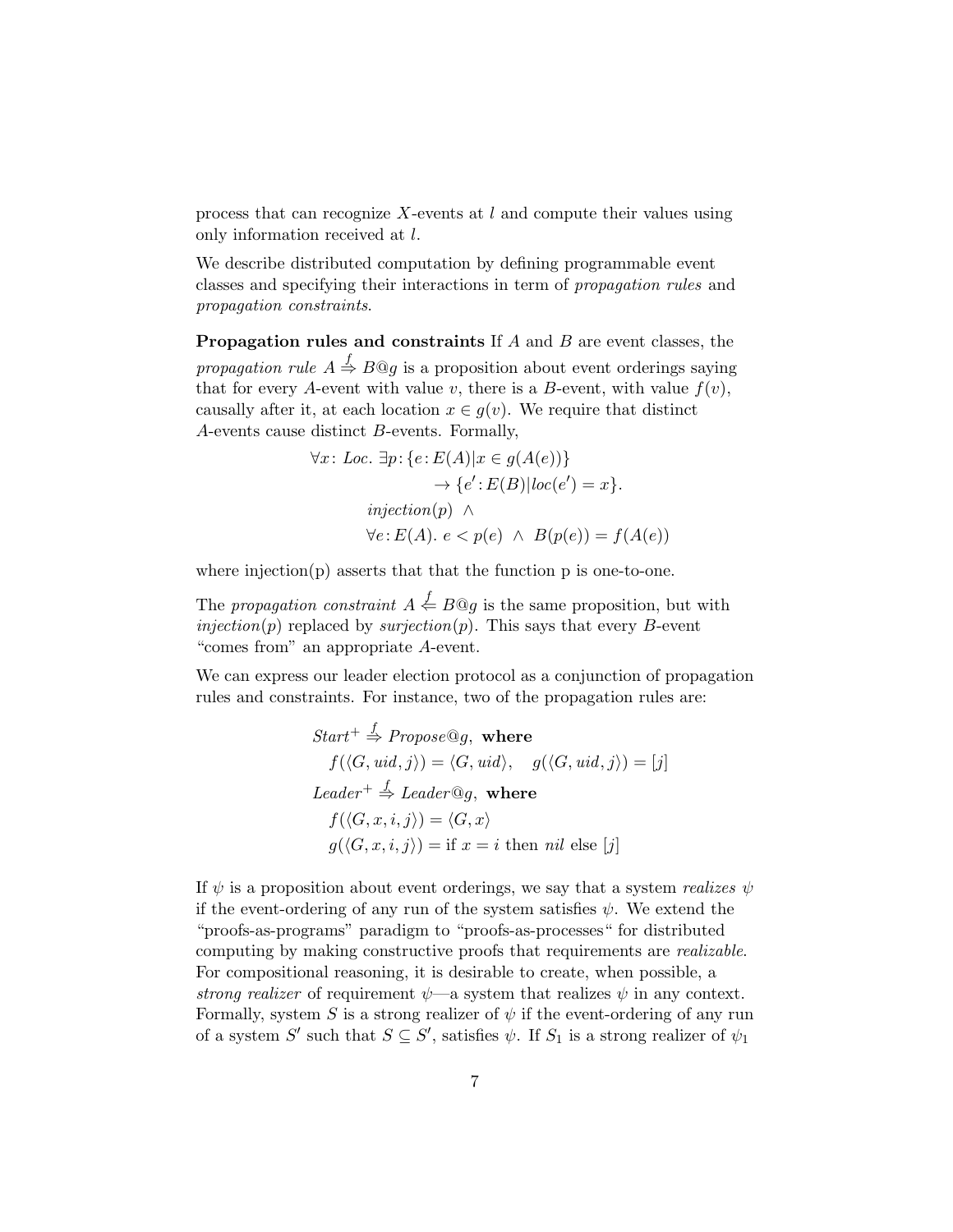and  $S_2$  is a strong realizer of  $\psi_2$ , then  $S_1 \cup S_2$  is a strong realizer of  $\psi_1 \wedge \psi_2$ .

One of our main results is that we can automatically extract strong realizers for propagation rules like those used in the leader election example. Basic event classes are programmable, and the set of programmable event classes is closed under a variety of combinators.

If  $B$  is a basic class and if we have *reliable message delivery*, then a component may cause an event in  $B$  by placing a message with an appropriate header on its external part. A rule,  $A \Rightarrow B$  is programmable-basic (PB) if  $A$  is programmable and  $B$  is basic. Thus, under the assumption of reliable message delivery, every PB-rule is realizable.

Reliable message delivery is an assumption about the environment. One weakening of this assumption allows some components to suffer *send* omission faults. Under this assumption, parameterized by a set of locations, F, called the fail-set, every message on the external part of a component whose location is not in  $F$ , will eventually be delivered.

If send omissions are allowed, not every PB-rule is realizable, but the restricted rule  $A|(\neg F) \Rightarrow B$  is realizable, when  $A \Rightarrow B$  is PB, and  $A|(\neg F)$ is the class of A-events whose location is not in the fail-set. A fault-tolerant protocol like Paxos can be described by such restricted rules, and proved correct under appropriate assumptions on the size of the fail-set.

A PB-rule  $A \Rightarrow B$  is also strongly realizable. This is because, essentially by definition, class  $A$  is programmable only if there is a system  $S$  that recognizes A-events in any context. So in a run of system,  $S'$ , with  $S \subseteq S'$ , the components in  $S$  will still recognize A-events. Also, if message delivery is reliable then the addition of extra components will not prevent the required B-events from occurring.

Unfortunately, some desirable properties of protocols like leader election do not follow from conjunctions of PB-rules alone. We also need some propagation constraints, of the form  $A \stackrel{f}{\leftarrow} B@g$ . The realizer we construct for  $A \stackrel{f}{\Rightarrow} B@g$  generates B-events only from A-events, so it also realizes the propagation constraint  $A \stackrel{f}{\Leftarrow} B@g$ . But it is not a strong realizer of the constraint because, in an unrestricted larger system, other components may cause B-events.

Strong realizers will always compose to strong realizers. We can compose (nonstrong) realizers for propagation rules and propagation constraints if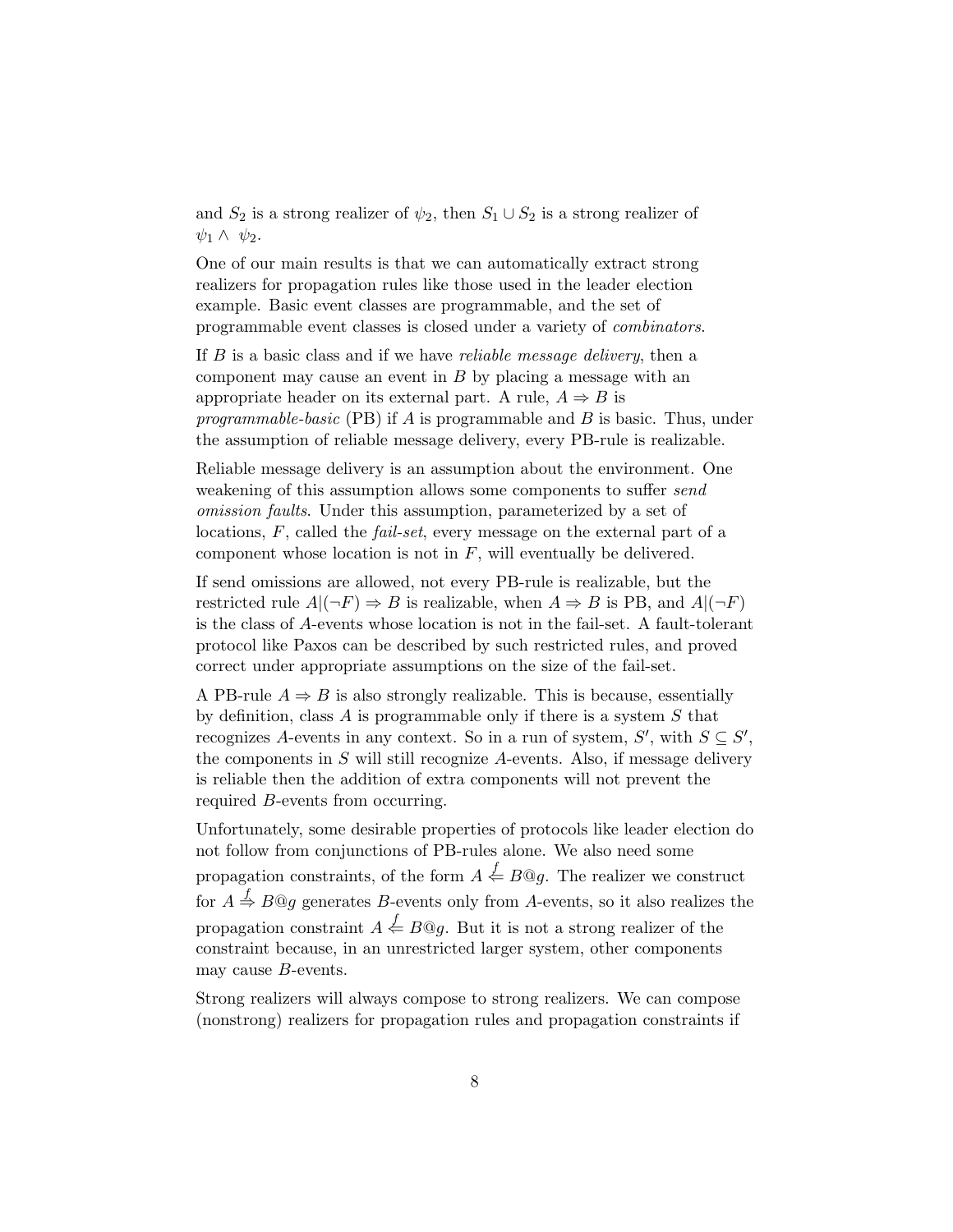we can show that they do not "interfere" with one another. For example, the realizer we construct for  $A \Rightarrow B$  will trivially realize  $C \Leftarrow D$  if classes B and D are disjoint; and that can be trivially guaranteed if classes B and D are basic classes distinguished by different "message headers." That simple design rule reduces the proof of noninterference to a "compatibility check" that the message headers used by different rules are different.

Because a verified system may run in an environment that includes unverified, untrusted code for which we cannot perform the compatibility check, it would be desirable to ensure that the verified system is a strong realizer for a conjunction of propagation rules and propagation constraints. One way to modify a group of components in a realizer so that they form a strong realizer is to have them encrypt their messages with a shared key.

## 3 Coding 2/3 Consensus

Various languages have been designed to facilitate coding asynchronous protocols and systems. These systems have a special character because they interact with an environment which is fundamentally unpredictable. We do not have room in this course to deeply explore these languages and formalisms that were mentioned already in this lecture. However, it is worth a brief look at the style of one such language developed here at Cornell called EventML [\[10\]](#page-9-5). It is similar in spirit to the Orc language (or orchestration) developed at the University of Texas [\[5,](#page-9-6) [6\]](#page-9-7). Here is a sample of code and definitions in EventML, taken as excerpts from this paper [\[11\]](#page-9-8)

### References

- <span id="page-8-0"></span>[1] Mark Bickford. Unguessable atoms: A logical foundation for security. In Verified Software: Theories, Tools, Experiments, Second International Conference, pages 30–53, Toronto, Canada, 2008. VSTTE 2008.
- <span id="page-8-1"></span>[2] Mark Bickford, Robert Constable, and David Guaspari. Generating event logics with higher-order processes as realizers. Technical Report http://hdl.handle.net/1813/23562, Cornell University, 2011.